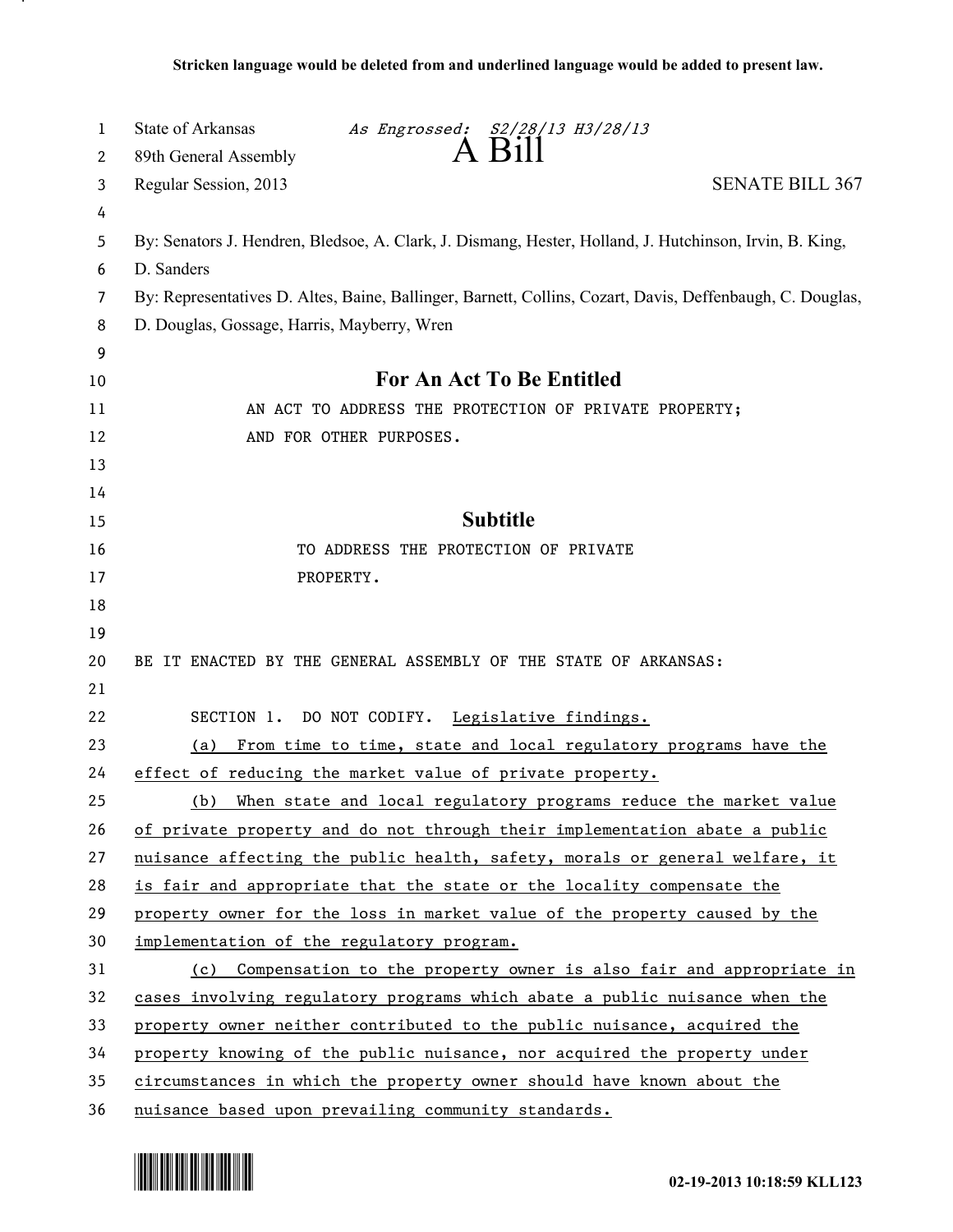As Engrossed: S2/28/13 H3/28/13 SB367

| $\mathbf{1}$ | In order to establish a fair and equitable compensation system to<br>(d)      |
|--------------|-------------------------------------------------------------------------------|
| 2            | address these stated public policy concerns and findings, there is hereby     |
| 3            | established a compensation system in this act.                                |
| 4            |                                                                               |
| 5            | SECTION 2. Arkansas Code Title 18, Chapter 15, is amended to add an           |
| 6            | additional subchapter to read as follows:                                     |
| 7            | Subchapter 17 - Private Property Protection Act                               |
| 8            |                                                                               |
| 9            | 18-15-1701. Title.                                                            |
| 10           | This subchapter shall be known and may be cited as the "Private               |
| 11           | Property Protection Act".                                                     |
| 12           |                                                                               |
| 13           | 18-15-1702. Definitions.                                                      |
| 14           | As used in this subchapter:                                                   |
| 15           | (1) "Real property" means real property, the use of which is                  |
| 16           | directly controlled or regulated by a regulatory program; and                 |
| 17           | (2) "Regulatory program" means any rule, regulation, law, or                  |
| 18           | ordinance that affects the fair market value of real property. Such           |
| 19           | regulatory programs include without limitation moratoriums on growth,         |
| 20           | aesthetic or scenic districts, environmental districts, overlay districts,    |
| 21           | green space ordinances, landscape ordinances, tree ordinances, land use       |
| 22           | planning programs, or zoning programs.                                        |
| 23           |                                                                               |
| 24           | 18-15-1703. Inverse condemnation.                                             |
| 25           | (a) Whenever implementation by the state or any of its political              |
| 26           | subdivisions of any regulatory program operates to reduce by at least twenty- |
| 27           | five percent (25%) the fair market value of real property for the uses        |
| 28           | permitted at the time the owner acquires the title, or on the effective date  |
| 29           | of this act, whichever is later, the property shall be deemed to have been    |
| 30           | taken for the use of the public.                                              |
| 31           | $(b)(1)$ The owner or user shall have the right to require condemnation       |
| 32           | by and adequate compensation from the governmental unit, or units when more   |
| 33           | than one (1) governmental unit is involved, imposing the regulation resulting |
| 34           | in decreased value, or to receive compensation for the reduction in value     |
| 35           | caused by government action, and in either case to have the compensation      |
| 36           | determined by a jury.                                                         |

02-19-2013 10:18:59 KLL123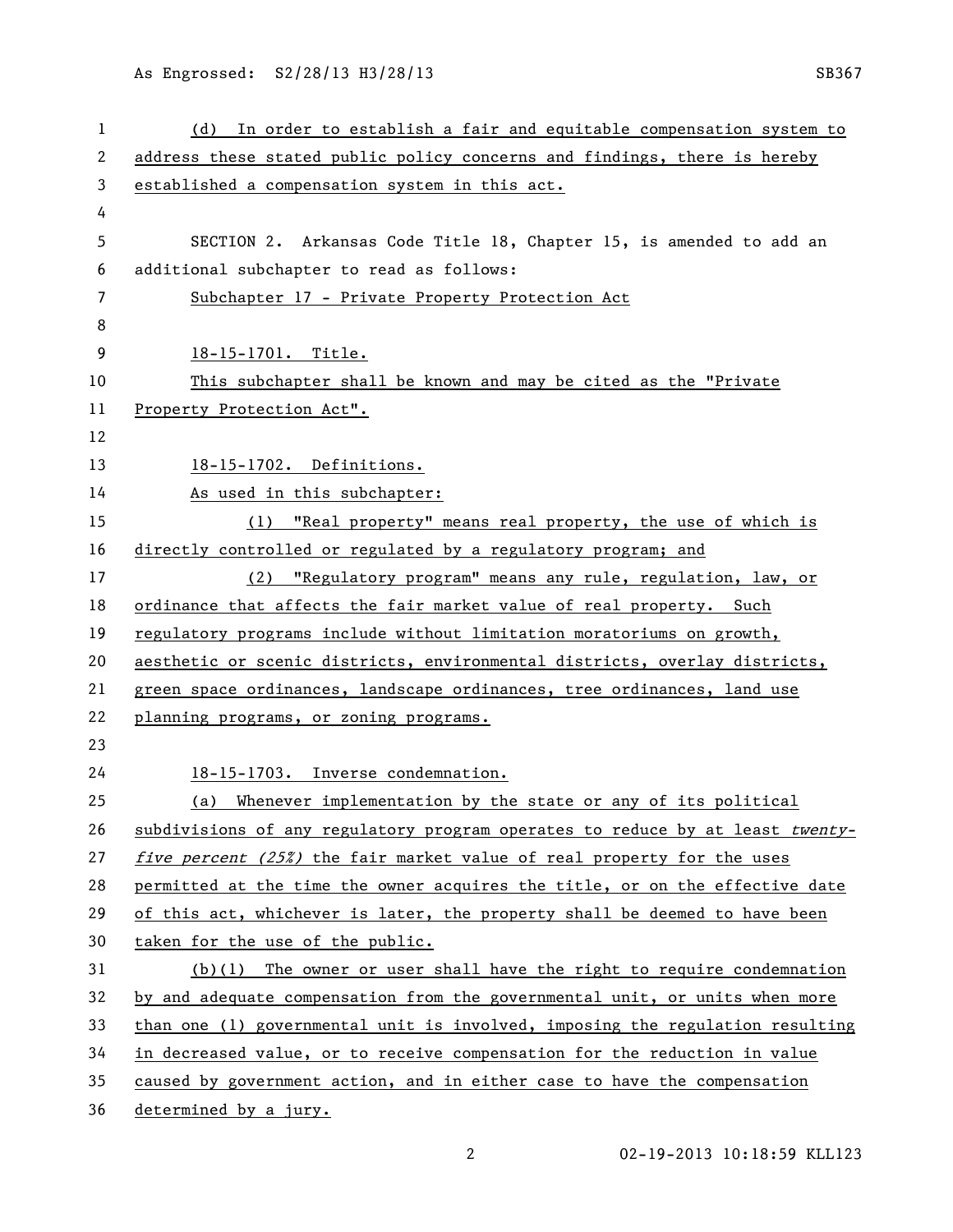As Engrossed: S2/28/13 H3/28/13 SB367

| 1  | When more than one $(1)$ governmental unit is involved, the<br>(2)            |
|----|-------------------------------------------------------------------------------|
| 2  | court shall determine the proportion each unit shall be required to           |
| 3  | contribute to the compensation.                                               |
| 4  | (3) Compensation is required under this section only in                       |
| 5  | instances where the fair market value of the property is reduced by at least  |
| 6  | twenty-five percent $(25\%)$ .                                                |
| 7  | $(c)(1)$ Governmental units subject to the provisions of this subchapter      |
| 8  | shall not make waiver of the provisions of this subchapter a condition for    |
| 9  | approval of the use of real property or the issuance of any permit or other   |
| 10 | entitlement. Plaintiffs may accept an approval of use, permit, or other       |
| 11 | entitlement granted by the governmental unit without compromising their       |
| 12 | rights under this subchapter if:                                              |
| 13 | (A) A written reservation of rights is made at the time of                    |
| 14 | acceptance of the authorization, permit, or other entitlement; or             |
| 15 | (B) By oral statement made before the governmental unit                       |
| 16 | granting the authorization, permit, or other entitlement at a public meeting  |
| 17 | at which the governmental unit renders its decision.                          |
| 18 | (2) The owner or user may make his or her reservation in either               |
| 19 | or both forms.                                                                |
| 20 | (d)<br>When any regulatory program resulting from a zoning ordinance          |
| 21 | operates to change a permitted use and the fair market value of the affected  |
| 22 | real property is the same or greater than before the effective date of the    |
| 23 | implementation of the regulatory program, compensation shall not be paid      |
| 24 | under this subchapter.                                                        |
| 25 | (e) This subchapter does not apply to an owner or user of real                |
| 26 | property if the regulatory program does not directly apply to the real        |
| 27 | property of the owner or user.                                                |
| 28 | (f) This subchapter does not apply to laws or rules within the                |
| 29 | jurisdiction of the State Health Officer or regulatory activities of the      |
| 30 | Arkansas Pollution Control and Ecology Commission, the Arkansas Department of |
| 31 | Environmental Quality, the Arkansas Livestock and Poultry Commission, or the  |
| 32 | State Plant Board under delegated or authorized programs or approved plans    |
| 33 | under federal law.                                                            |
| 34 | $(g)$ This subchapter does not apply to an eminent domain proceeding to       |
| 35 | which the Uniform Relocation Assistance and Real Property Acquisition         |
| 36 | Policies for Federal and Federally Assisted Programs, 42 U.S.C. § 61, as in   |

02-19-2013 10:18:59 KLL123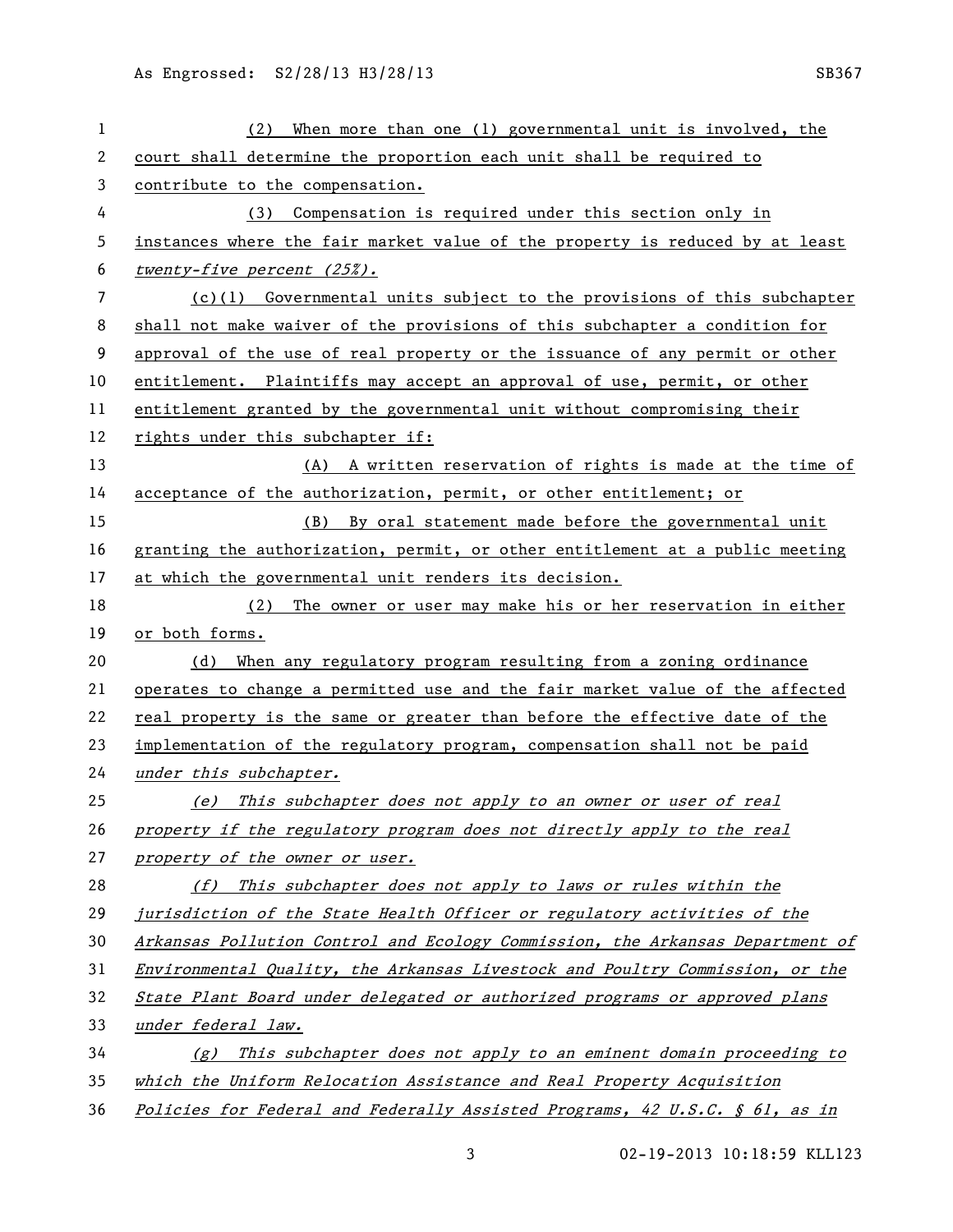| 1  | effect on January 1, 2013, applies.                                           |
|----|-------------------------------------------------------------------------------|
| 2  | This subchapter does not apply to an eminent domain proceeding<br>(h)         |
| 3  | undertaken by a municipality under applicable law as in effect on January 1,  |
| 4  | 2013.                                                                         |
| 5  |                                                                               |
| 6  | 18-15-1704. Nuisance matters.                                                 |
| 7  | (a) Compensation shall not be required under this subchapter if the           |
| 8  | regulatory program is an exercise of the police power to prevent uses noxious |
| 9  | or harmful to the health and safety of the public.                            |
| 10 | (b) A use shall be deemed a noxious use if it amounts to a public             |
| 11 | nuisance.                                                                     |
| 12 | Determination by the governmental unit or units involved that a<br>(c)        |
| 13 | use is a noxious use or poses a demonstrable harm to public health and safety |
| 14 | is not binding upon the court.                                                |
| 15 | (d) This subchapter does not apply to laws or rules within the                |
| 16 | jurisdiction of the State Health Officer.                                     |
| 17 |                                                                               |
| 18 | 18-15-1705. Statute of limitations.                                           |
| 19 | $(a)(1)$ The statute of limitations for actions brought under this            |
| 20 | subchapter is under § 16-56-115.                                              |
| 21 | (2) The statute of limitations begins upon the final                          |
| 22 | administrative decision implementing the regulatory program affecting         |
| 23 | plaintiffs' property.                                                         |
| 24 | (b) A program is implemented with respect to an owner's or user's             |
| 25 | property when actually applied to that property.                              |
| 26 |                                                                               |
| 27 | 18-16-1706. Regulatory rollback.                                              |
| 28 | $(a)(1)$ If the governmental unit exercising inverse condemnation under       |
| 29 | this subchapter is unwilling or unable to pay the costs awarded, it may relax |
| 30 | the land use planning, zoning, or other regulatory program as it affects the  |
| 31 | plaintiff's land and all similarly-situated land in the jurisdiction in which |
| 32 | the regulatory program is in effect to the level of regulation in place as of |
| 33 | the time the owner acquired title or on the effective date of this act,       |
| 34 | whichever is later.                                                           |
| 35 | In this event, the governmental unit is liable to the<br>(2)                  |
| 36 | plaintiff landowner or user for reasonable and necessary costs of the inverse |

4 02-19-2013 10:18:59 KLL123